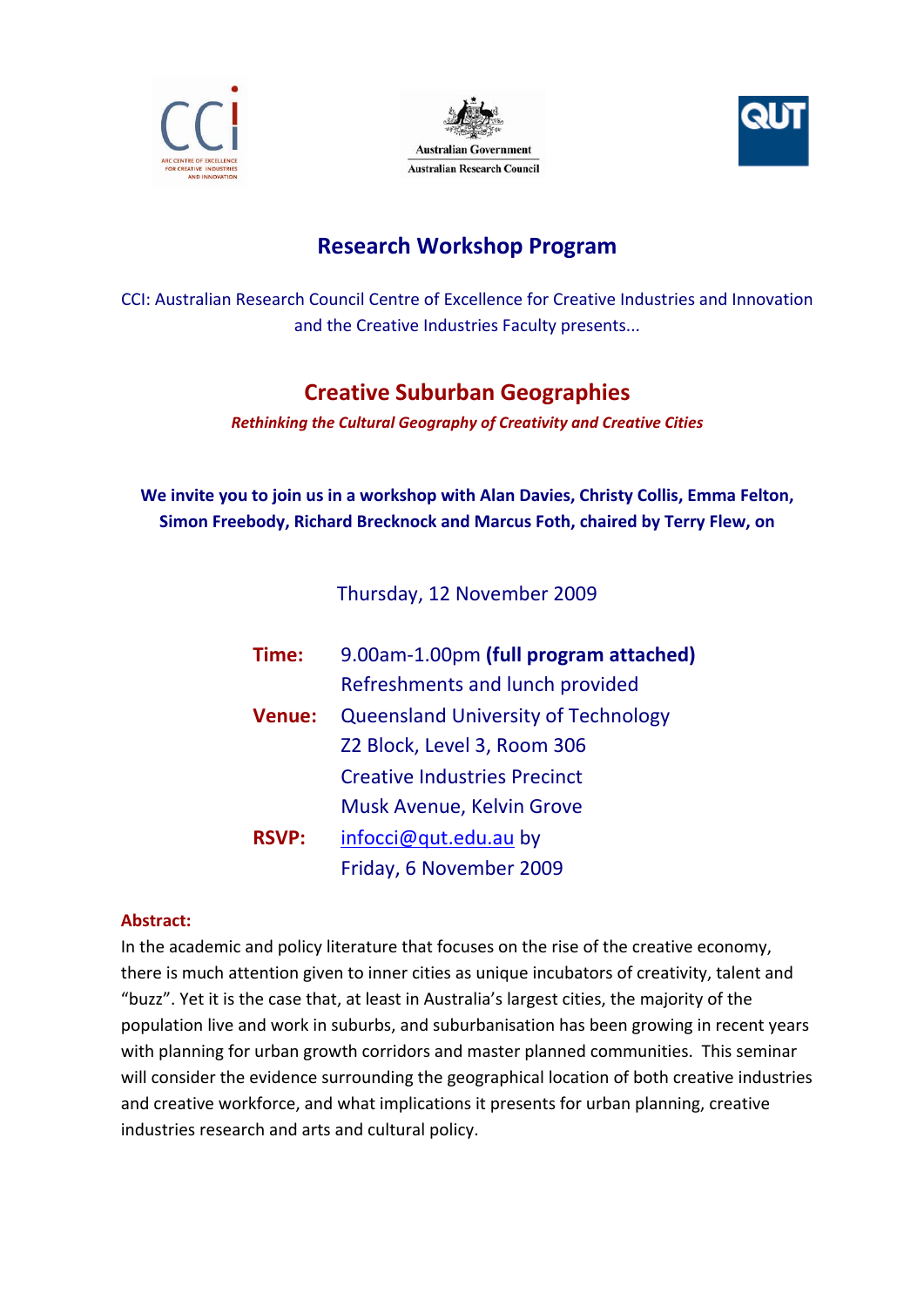





### **PROGRAM – CREATIVE SUBURBAN GEOGRAPHIES WORKSHOP Thursday 12 November 2009 @ QUT, Z2 Block, Level 3, Room 306 Time Activity**

| 9.00am   | Introduction and Welcome by Terry Flew                                                                                                                                                                                                                                                                                                                                                                                                                                                                                                                                                                                                                                                                                                                    |
|----------|-----------------------------------------------------------------------------------------------------------------------------------------------------------------------------------------------------------------------------------------------------------------------------------------------------------------------------------------------------------------------------------------------------------------------------------------------------------------------------------------------------------------------------------------------------------------------------------------------------------------------------------------------------------------------------------------------------------------------------------------------------------|
| $9.15 -$ | <b>Session 1</b>                                                                                                                                                                                                                                                                                                                                                                                                                                                                                                                                                                                                                                                                                                                                          |
| 10.45am  | THE STRUCTURE OF SUBURBAN EMPLOYMENT IN MELBOURNE                                                                                                                                                                                                                                                                                                                                                                                                                                                                                                                                                                                                                                                                                                         |
|          | presented by Alan Davies                                                                                                                                                                                                                                                                                                                                                                                                                                                                                                                                                                                                                                                                                                                                  |
|          | The presentation reports on an analysis of the changing structure of suburban<br>employment in Melbourne over the 25 years from 1981 to 2006. Using ABS<br>Journey to Work data for each Census period, it examined two key propositions:<br>first, that the role of both the CBD and suburban centres as locations that provide<br>urbanisation economies has weakened and, second, that suburban employment<br>centres have become more specialised in particular industries, reflecting the<br>greater importance of localisation economies. The research also established that<br>the suburbs have replaced the CBD as the locus of economic activity, requiring new<br>directions in policy, especially in regard to transport and suburban centres. |
|          | <b>CREATIVE INDUSTRIES ON THE URBAN PERIPHERY</b>                                                                                                                                                                                                                                                                                                                                                                                                                                                                                                                                                                                                                                                                                                         |
|          | presented by Christy Collis and Emma Felton                                                                                                                                                                                                                                                                                                                                                                                                                                                                                                                                                                                                                                                                                                               |
|          | This presentation discusses findings from an ARC Discovery grant which maps and<br>investigates the experience of creative industries workers located beyond the<br>inner-cities of Brisbane and Melbourne. It responds conceptually to the tendency<br>in research and policy literature towards an inner-urban bias in understanding the<br>development and support of creativity in cities. Practically, it addresses the<br>diversity and heterogeneity of types of creative enterprises identified in creative<br>industries research.                                                                                                                                                                                                               |
|          | In particular, the presentation addresses characteristics unique to creative<br>industries situated in outer suburban locations: professional networks, the use and<br>acquisition of affordable space, and the contribution to community sustainability.<br>The findings have implications for urban and cultural policy.                                                                                                                                                                                                                                                                                                                                                                                                                                |
|          | BENCHMARKING CREATIVE EMPLOYMENT IN AUSTRALIAN REGIONS                                                                                                                                                                                                                                                                                                                                                                                                                                                                                                                                                                                                                                                                                                    |
|          | presented by Simon Freebody                                                                                                                                                                                                                                                                                                                                                                                                                                                                                                                                                                                                                                                                                                                               |
|          | Simple measures of creative employment show a sharp correlation between city<br>size and creative employment. Indeed it has long been known that large urban<br>agglomerations attract the creative industries to a greater extent than smaller                                                                                                                                                                                                                                                                                                                                                                                                                                                                                                           |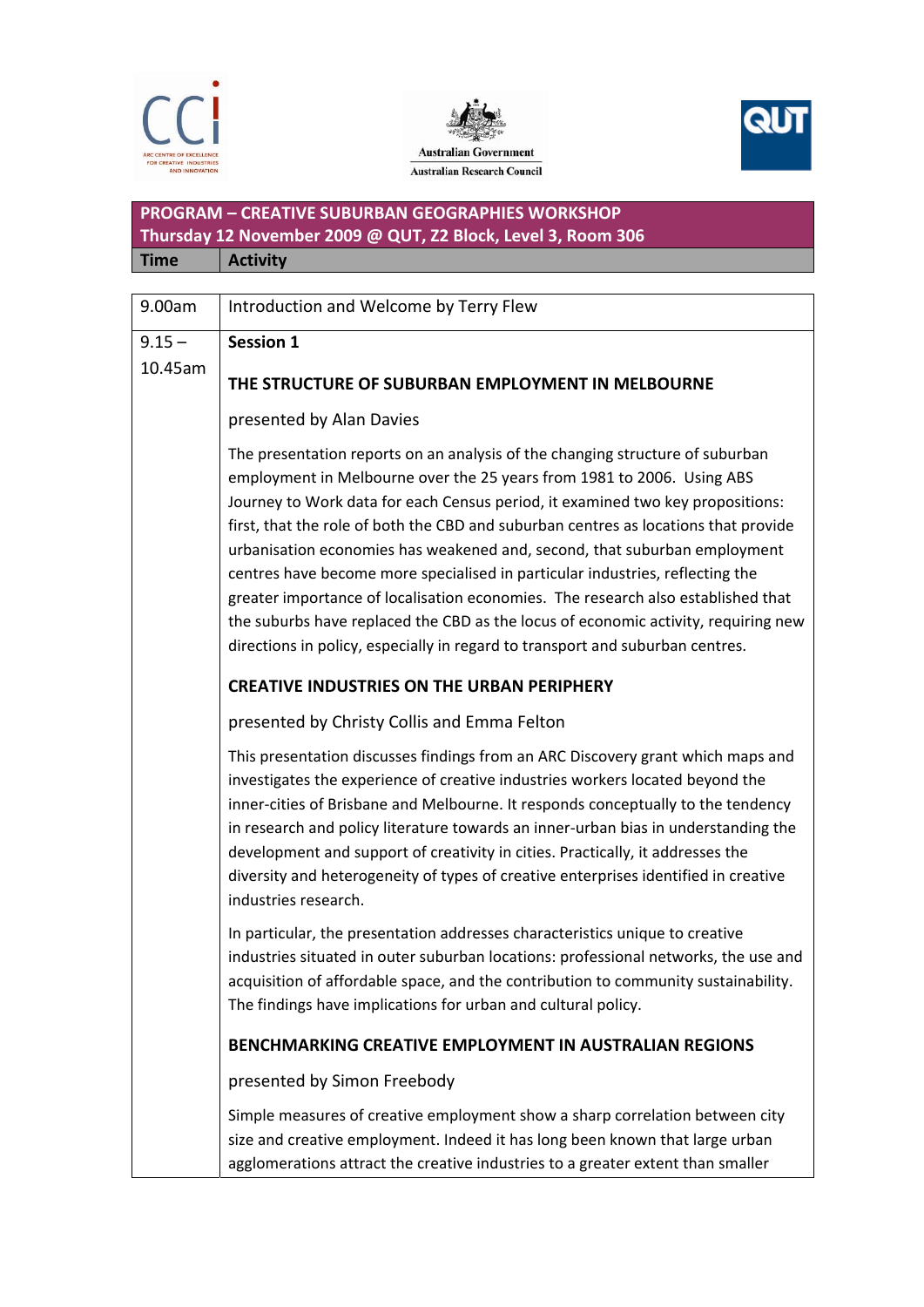





## **PROGRAM – CREATIVE SUBURBAN GEOGRAPHIES WORKSHOP Thursday 12 November 2009 @ QUT, Z2 Block, Level 3, Room 306 Time Activity**

|           | regions. How then should one rank the creativity of a given region?                                                                                                                                                                                                                                                                                                                                                                                                                                                                                                                                                                      |
|-----------|------------------------------------------------------------------------------------------------------------------------------------------------------------------------------------------------------------------------------------------------------------------------------------------------------------------------------------------------------------------------------------------------------------------------------------------------------------------------------------------------------------------------------------------------------------------------------------------------------------------------------------------|
|           | It is argued in this presentation that the traditional methods for ranking and<br>measuring the significance of the creative industries in a given region may be<br>flawed in certain contexts. Due to the urbanised nature of the creative industries,<br>measures that proved useful in identifying 'hot-spots' of other industries such as<br>manufacturing or tourism can be problematic when measuring the creative<br>industries. We will show that the use of such measures can reinforce a distorted<br>perception of the creative industries and obscures the clustering patterns in<br>smaller cities and centres.             |
| 10.45am   | <b>Morning Tea</b>                                                                                                                                                                                                                                                                                                                                                                                                                                                                                                                                                                                                                       |
| $11.15 -$ | <b>Session 2</b>                                                                                                                                                                                                                                                                                                                                                                                                                                                                                                                                                                                                                         |
| 12.45pm   | <b>CULTURE ON THE EDGE</b>                                                                                                                                                                                                                                                                                                                                                                                                                                                                                                                                                                                                               |
|           | presented by Richard Brecknock                                                                                                                                                                                                                                                                                                                                                                                                                                                                                                                                                                                                           |
|           | Local Governments in Australian cities are major contributors to the development<br>of the creative milieu and local cultural life in their communities. Those Council's<br>located on the edge of major metropolitan areas have to address a special range of<br>issues when developing their cultural strategies and policies: issues associated with<br>proximity to major centres of gravity; affordability and accessibility; and critical<br>mass of practitioners, markets and audiences.                                                                                                                                         |
|           | Richard Brecknock will share observations and lessons from three current cultural<br>planning projects for cities on the edge of capital cities in South Australia, Victoria<br>and Queensland. Firstly the City of Norwood, Payneham and St Peters on the edge<br>of the City of Adelaide, secondly the City of Maribyrnong on the edge of the City of<br>Melbourne and finally the Moreton Bay Regional Council on the northern edge of<br>Brisbane. The presentation will provide some insights into the challenges and<br>advantages of these 'edge' cities, drawn from recent cultural mapping, research<br>and policy development. |
|           | THE SECOND LIFE OF URBAN PLANNING                                                                                                                                                                                                                                                                                                                                                                                                                                                                                                                                                                                                        |
|           | presented by Marcus Foth                                                                                                                                                                                                                                                                                                                                                                                                                                                                                                                                                                                                                 |
|           | The majority of the world's citizens now live in cities. Although urban planning can<br>thus be thought of as a field with significant ramifications on the human condition,<br>many practitioners feel that it has reached a crisis in thought leadership.                                                                                                                                                                                                                                                                                                                                                                              |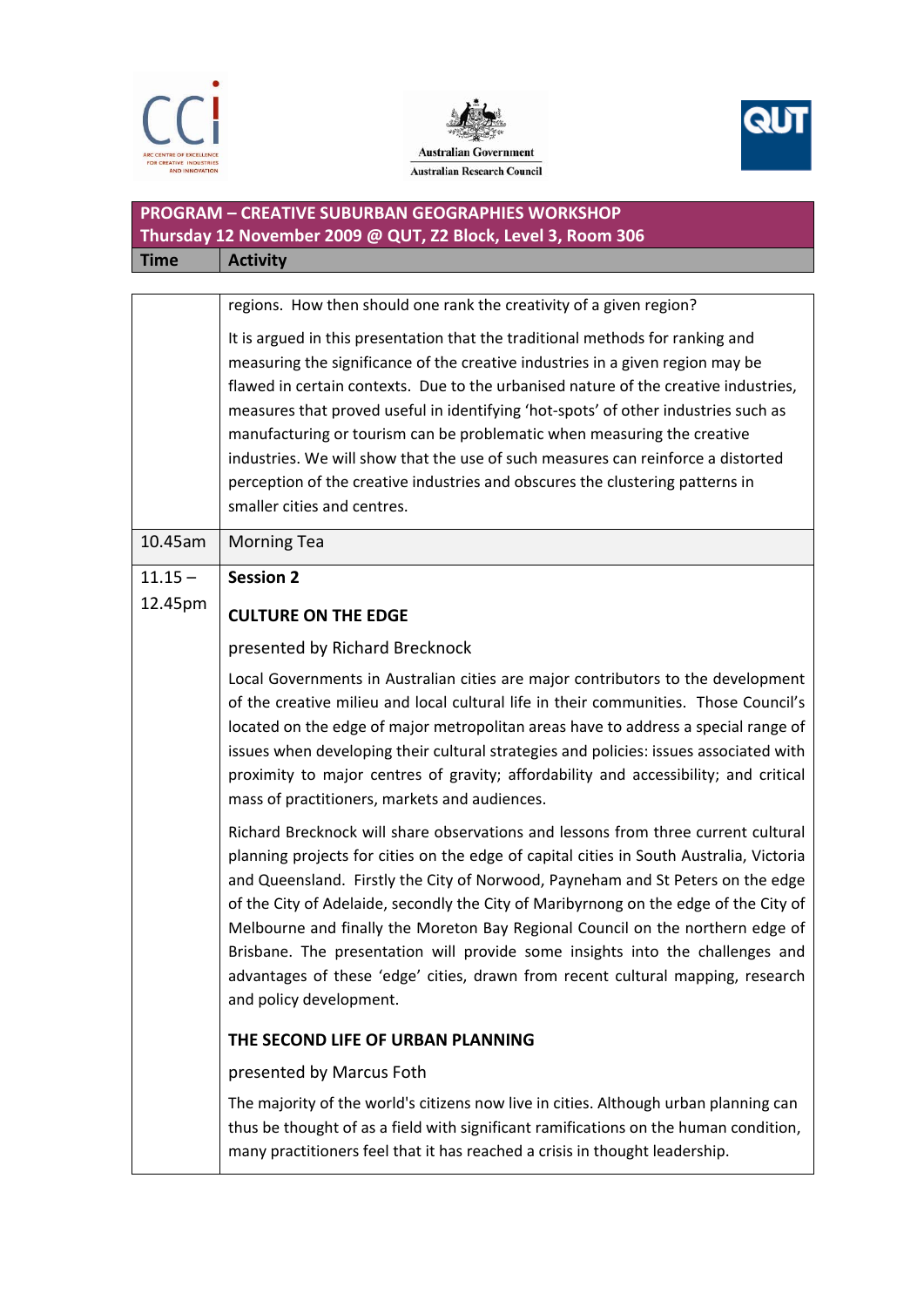





## **PROGRAM – CREATIVE SUBURBAN GEOGRAPHIES WORKSHOP Thursday 12 November 2009 @ QUT, Z2 Block, Level 3, Room 306 Time Activity**

| 12.45pm | Lunch and workshop close                                                               |
|---------|----------------------------------------------------------------------------------------|
|         | General discussion and future directions                                               |
|         | urban designs.                                                                         |
|         | with a view to make transparent how they understand and interpret proposed             |
|         | a series of workshops that engaged high school students in generating narratives       |
|         | popular virtual reality environment Second Life is then introduced as a test bed for   |
|         | are discussed. Combining novel participation and visualisation features, the           |
|         | trends - participation and visualisation - with direct implications for urban planning |
|         | neogeography and information and communication technology. Two significant             |
|         | This presentation traces a number of evolving links between urban planning,            |
|         | paradigm without planners possible?                                                    |
|         | to use advanced geographical information systems. Similarly, is a neo-planning         |
|         | notion of neogeography introduces tools and services that allow non-geographers        |
|         | innovation offer opportunities to re-think the status quo in urban planning. The       |
|         | limited in reach and scope. At the same time, sociocultural trends and technology      |
|         | Conventional approaches to engage people in participatory planning exercises are       |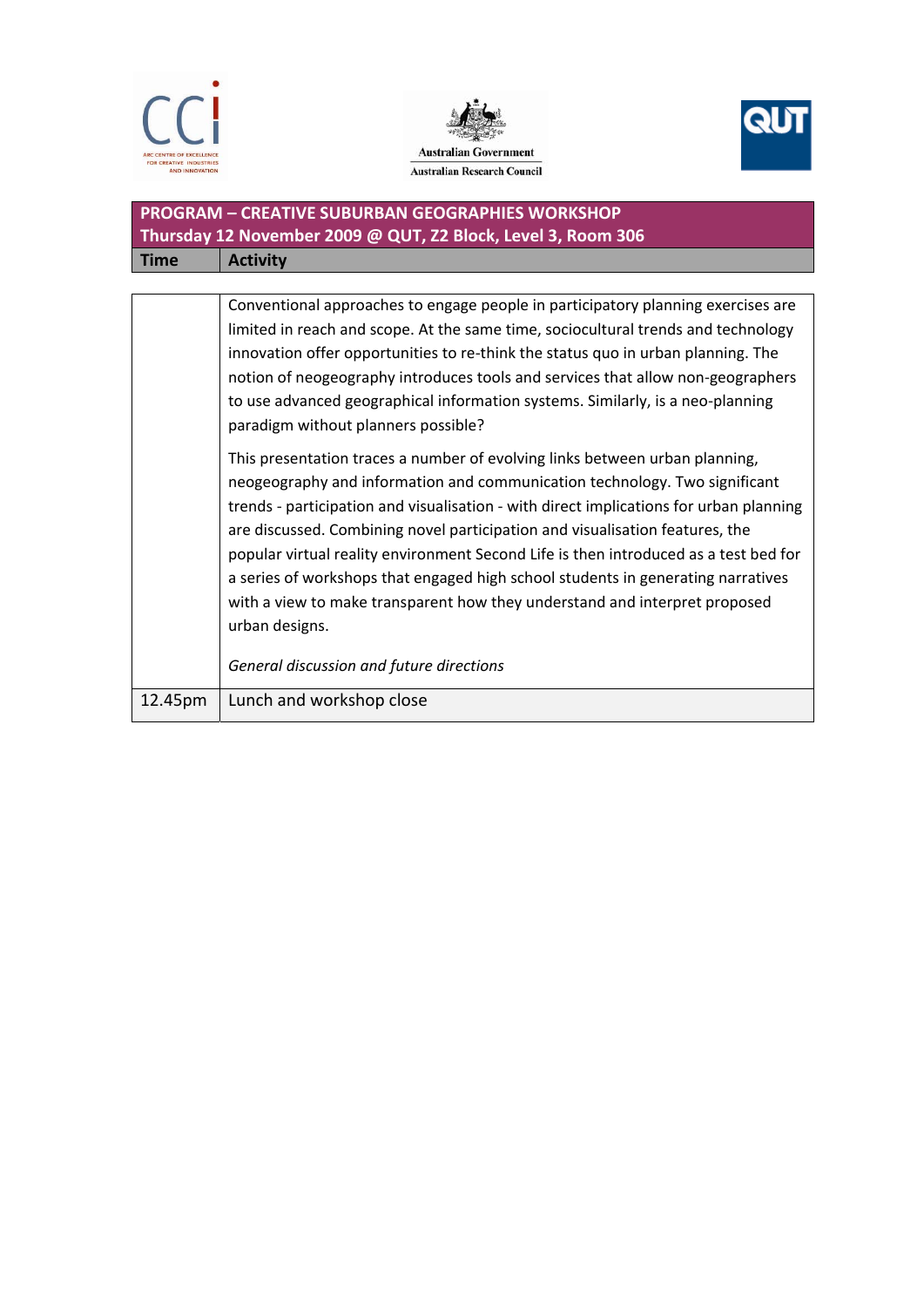





### **BIOGRAPHIES – CREATIVE SUBURBAN GEOGRAPHIES WORKSHOP Thursday 12 November 2009 @ QUT, Z2 Block, Level 3, Room 306 Time Activity**

**Richard Brecknock** is a Cultural Strategist and a director of Brecknock Consulting P/L a cultural planning and urban arts consultancy with offices in Adelaide, Brisbane and Melbourne and an associate of the UK based think tank Comedia. As a cultural strategist he has undertaken cultural policy projects for governments across Australia including the 2003 *Creative City Strategy* and is currently leading a major cultural mapping and strategy study for Moreton Bay Regional Council.

During 2005‐2007 Richard was involved in the groundbreaking *Intercultural City* project in association with Charles Landry and Phil Wood from Comedia. This international research project involved a number of case study cities and research into the benefits of cultural diversity and the development of appropriate supportive policies and strategies. Richard was project director on the City of Auckland, City of Logan and the London Borough of Lewisham case studies.

Richard is a member of the Planning Institute of Australia's Social Planning and Urban Design Chapters, a member of the Urban Design Alliance of QLD, an Affiliate Member of the Australian Institute of Landscape Architects and a regular contributor to the Urban Design Forum. Richard has presented papers and keynotes on cultural planning and art in the urban environment at conferences in Australia, New Zealand, USA, Canada, England, Denmark, Norway, Czech Republic, Spain, Turkey, and Japan. He has had a number of published articles, has been guest editor of the UDF broadsheet. His most recent book "*More than just a bridge: Planning and Designing Culturally*" was published in London in April 2006.

**Christy Collis** is a cultural geographer and Senior Lecturer in Media and Communication in the Creative Industries faculty, QUT. She is one of the chief investigators of the ARC Discovery project, "Creative Suburbia," which is investigating creative industries work and workers in outer‐suburban and peri urban Australia. She is a national convenor of Legal Geography for the Institute of Australian Geographers.

**Alan Davies** has a PhD from Melbourne University and a Masters from Sydney University, both in Urban and Regional Planning. He is a principal of Pollard Davies Pty Ltd, a Melbourne‐based planning consultancy. He worked extensively on the development of the Melbourne strategic plan, *Melbourne 2030,* as well as on water recycling policy. His experience in industry policy includes terms as Director, Resources and Development Division, Department of Premier and Cabinet, Victoria and as an Executive Director in the Department of State Development, WA. He also worked in Queensland as Executive Director, Office of Regional Development and Deputy Director‐General, Department of Tourism, Small Business and Industry.

**Emma Felton** is currently a researcher and project manager of the ARC Discovery grant